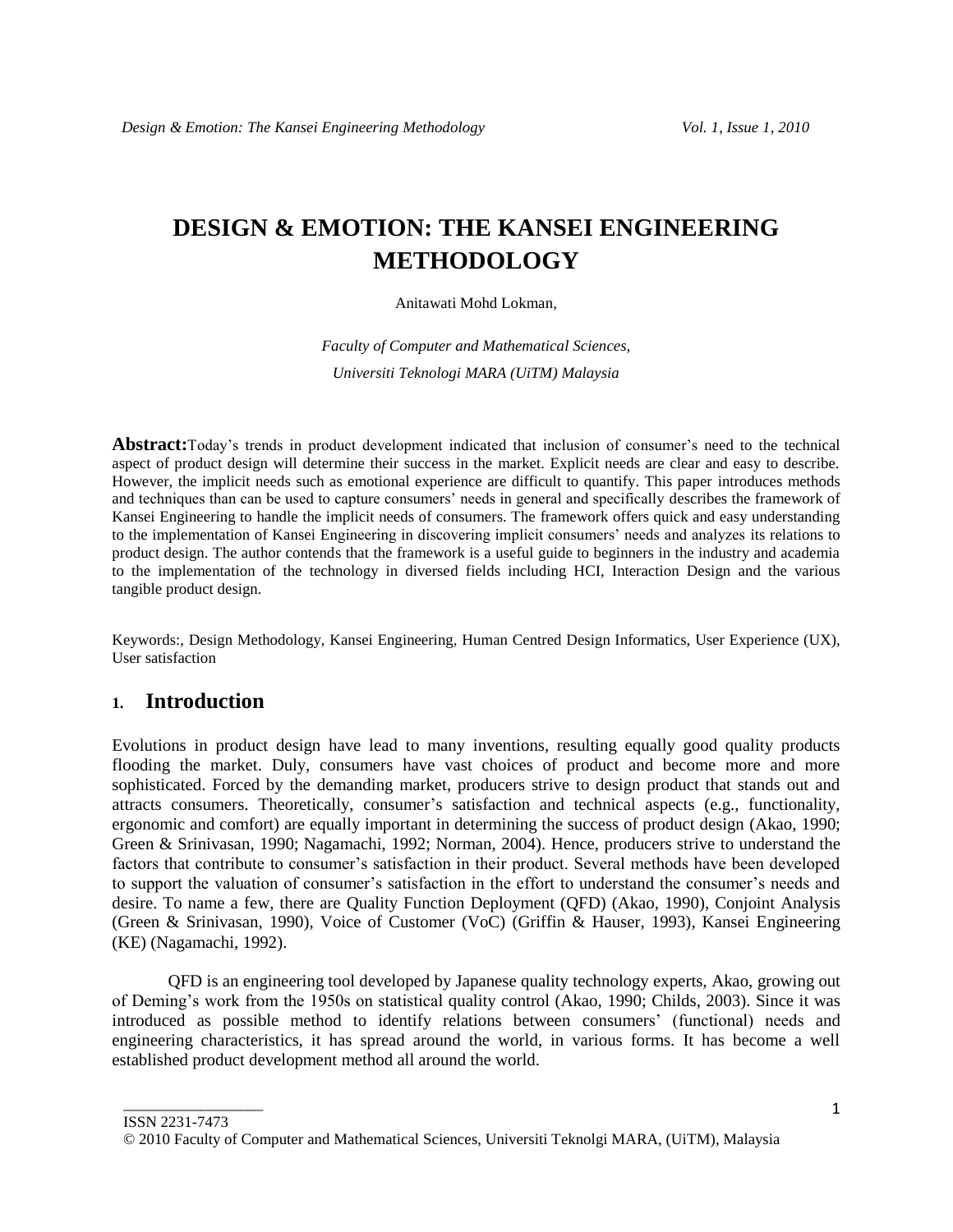VoC describes the process of capturing a consumer's requirements as a market research technique that produces a detailed set of consumer wants and needs. These needs are then organized into a hierarchical structure, and prioritized in terms of relative importance and satisfaction with current alternatives. VoC is generally conducted at the start of any new product, process, or service design initiative in order to better understand the consumer's needs and desire. It is mainly used as the key input for QFD and the setting of detail design specifications.

Conjoint Analysis is a statistical technique used in market research to determine how people value different features that make up an individual product or service. It is a method for weighting different product concepts against each other in order to identify which product attributes are preferred by a certain consumer group and the price they are willing to pay for it. For example, the combination of the different attributes like price, size, colour, brand etc. has a joint influence on the consumer decision whether to purchase the product or not (Green & Srinivasan, 1990; Gustafsson, 1996). In the technique assumption is made in a way that if brand is seen as one of product attribute, then a consumer would spend more money on it such as Mercedes than Fiat with the same specifications (Schütte et al., 2005). Conjoint Analysis is based on the consumers" ability to rank concepts with different content in order to make a clear decision on how desirable the concept is.

KE is a technology that unites Kansei into engineering realms in order to realize product that match consumer"s needs and desire. It is a scientific discipline where the development of product that pleases and satisfies consumers is carried out technologically (Nagamachi, 1999). This is done by analyzing consumer"s Kansei and translates how the product design elicits this Kansei. It collects the consumer"s Kansei experience and establishes mathematical prediction models of how the Kansei is connected to product physical characteristics. KE targets to improve human well-being by looking into physiological and psychological aspects that contributes to satisfaction.

Although all of the methods described above are having the same goal, that is to develop product that satisfy consumer's needs and desire, KE has one significant difference. VoC, QFD and Conjoint Analysis focus on the explicit consumer"s needs and develop design requirements that match these needs. On the other hand, KE is a method specifically used to analyze consumer's implicit needs and associate them with product design characteristic, so that a guide to design a new concept of product could be established.

This paper is written to describe the methodology of KE, targeting to provide quick and easy understanding to its implementation in various domains. Several successful implementation of the technology are introduced to give insights to its usefulness in real world. The introduces framework is target to be useful guide to beginners in the industry as well as academia to the implementation of this technology, not only in industrial design, but also in diverse field involving consumer experience including HCI, Interaction Design and other appropriate discipline.

# **2. The Definition of Kansei**

Kansei is a Japanese term used to express one"s impression towards artefact, situation and surrounding. Deeply rooted in the Japanese culture, direct translation of Kansei to other language is rather difficult. Having various interpretations by different literature, Kansei is generally referred to sensitivity, sensibility, feeling and emotion (Nagamachi, 1992; Ishihara et al., 1993; Harada, 1998; Yoshikawa, 2000). Psychologically, Kansei means the mental state where knowledge, emotion, and sentiment are harmonized, and people with rich Kansei is people who is rich in emotion and sentiment, adaptive, warm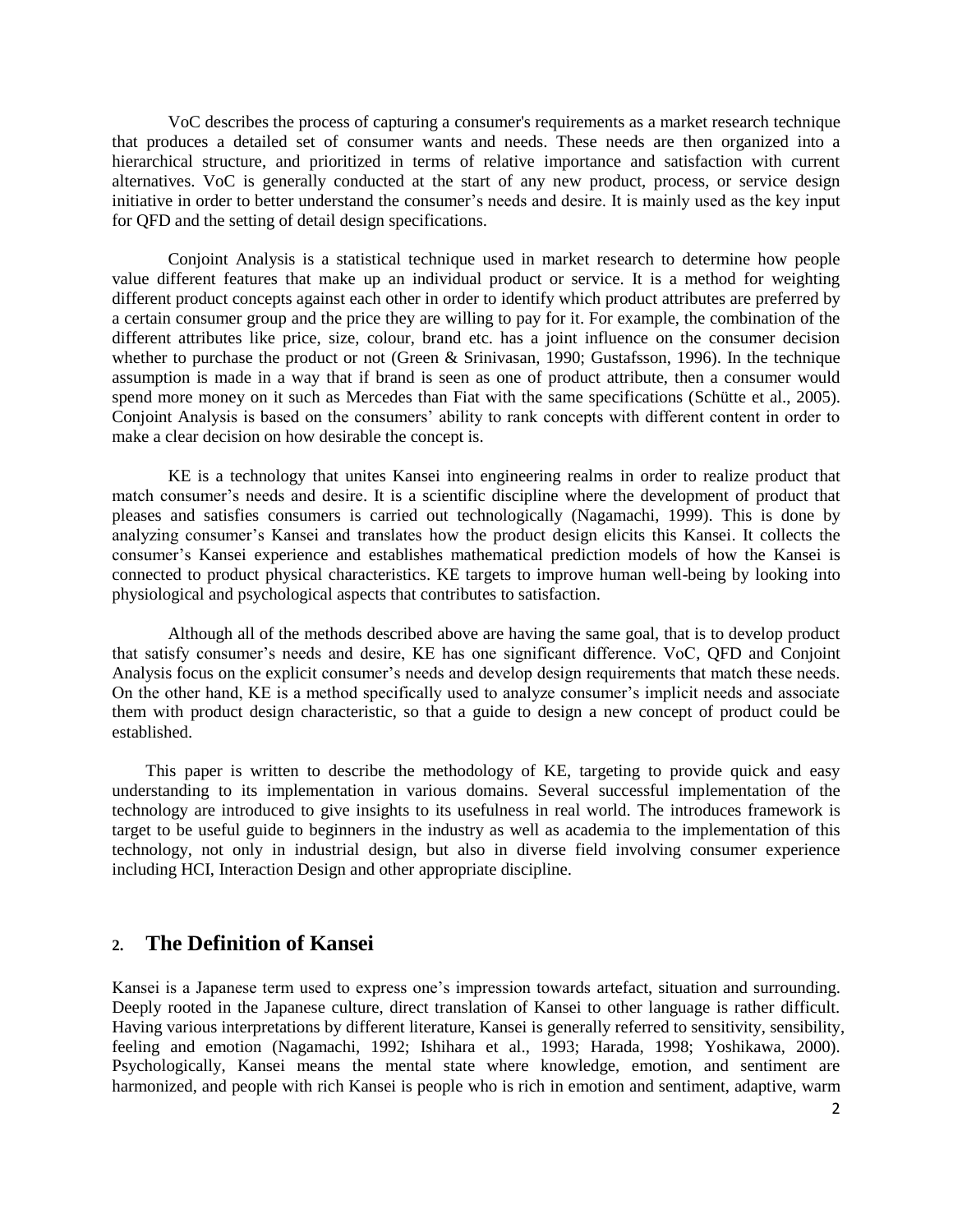and responsive (Nagamachi, 2003). He asserted that the more people try to describe Kansei in different way the harder they can attain the true meaning. Thus, today the word "Kansei" is being used as it is. According to him as being the founder of KE, the closest interpretation of Kansei is "psychological feeling" people have with a product, situations or surroundings.

Harada (1998) described Kansei as a mental function, and more precisely as being a higher function of the brain, and therefore it is implicit. The process of Kansei begins with gathering the sensory related functions such as feelings, emotions and intuition, by means of the five senses (i.e. vision, hearing, smell, taste and skin sensation). Figure 1 shows the process of Kansei and the five senses within the structure of the brain.



**Figure 1: The Process of Kansei (Lokman & Nagamachi, 2009).**

When these senses are triggered, psychological cognition concerned with perception, judgment and memory will surface. In the scenario of going into an unfamiliar restaurant, your vision, smell, taste and cognition would judge whether the restaurant is *"very friendly"* and or provide *"good service"*. These are "Kansei". The Kansei emerges through cognition with several contributing sensations in place.

As being implicit, Kansei process cannot be measured directly. What can be observed are actually not Kansei but the causes and the consequences of the Kansei process (Nagasawa 2004). Therefore, Kansei can be measured only indirectly and partially, by measuring sense activities, internal factors, and psycho-physiological and behavioural responses (Harada 1998; Nagamachi, 2003; Ishihara et al., 2005; Lévy et al., 2007). In the scope of Kansei studies, sense activities are measured by evaluating the impact of a specific sense stimulus on brain activity. Physiological measures are done by evaluating responses to specific external stimulations. Responses can be physiological or behavioural (measured by electromyography (EMG), heart rate, electroencephalography (EEG), event-related potential (ERP), or Functional magnetic resonance imaging (fMRI)) or expressive (body or facial expression). Psychological measures can be done by personality tests (Eysenck, 1964), semantic differential scales method (Osgood et al., 1957), or other questionnaires (Nagamachi, 2003; Ishihara et al., 2005; Lévy et al., 2007). In KE, there is a method where people will be asked to express their Kansei in words upon seeing products, or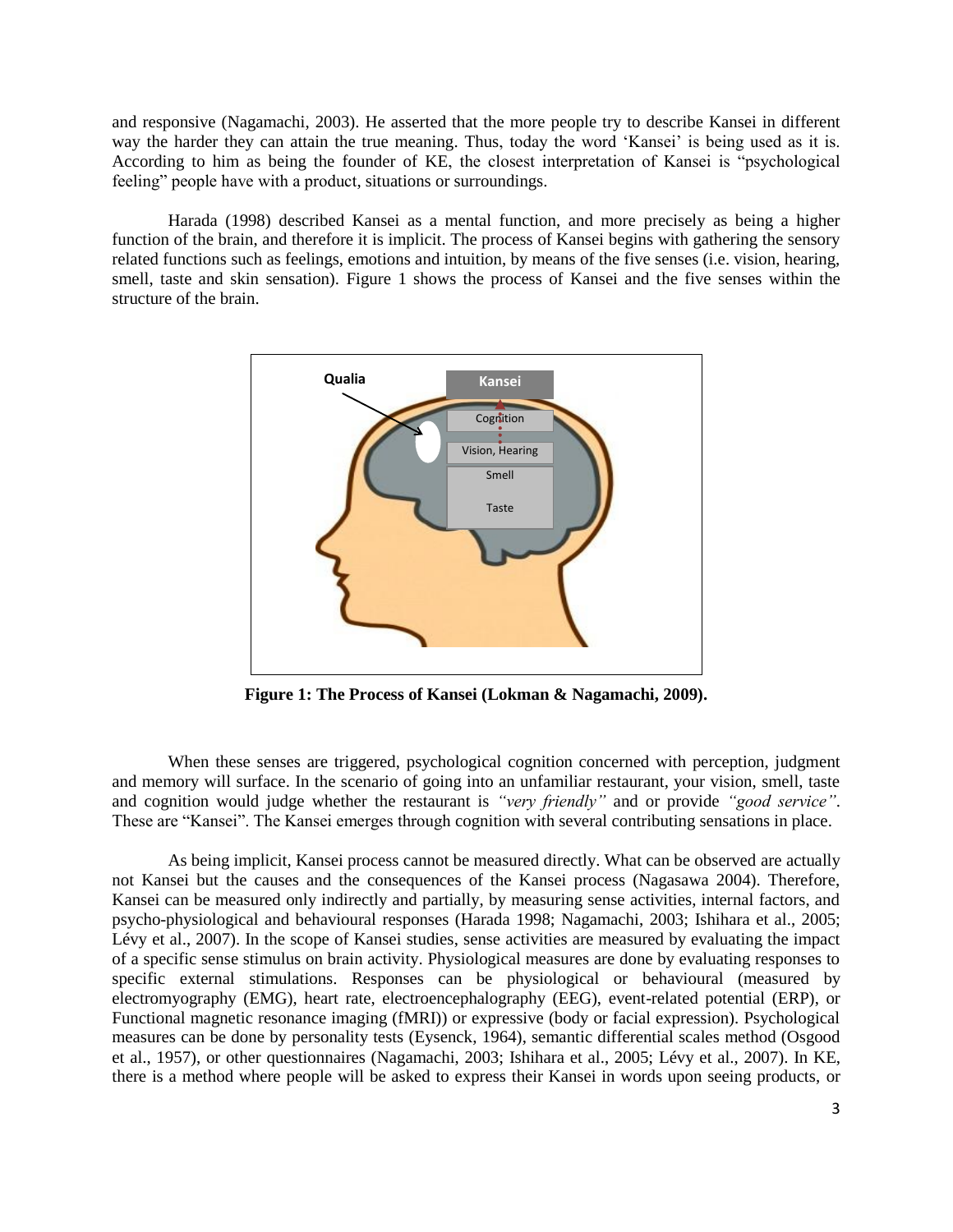for products that they want to buy in the future. These kinds of words are called "Kansei Words" (KW) (Nagamachi, 2003; Ishihara et al., 2005). Kansei researchers have to think which entrance is appropriate to reach the human Kansei and how to measure the expression(s). The Kansei entrance is not always just one gateway, but it may be a combination of several gateways. Figure 2 shows options of appropriate gateway in reaching Kansei.



**Figure 2: Kansei Gateways (Lokman & Nagamachi, 2009).**

The term "Kansei" used in KE refers to an organized state of mind which has emotions and images held in the mind towards physical objects such as products or environment. For example, "luxury", "elegant", "flashy", "young" and alike as in the "that dress looks luxury and elegant", or "that car looks flashy and for youth" are all Kansei words describing feelings to certain product. Although in most cases Kansei is used the form of adjective, nouns as well as short sentences can also be employed (Nagamachi, 2003).

Among the Kansei terms used in KE, there are Kansei that reflect the era and change occasionally such as trend-related Kansei, and ones that practically do not change such as fundamental Kansei (colours, etc.). Furthermore, differences of culture and social behaviour between individual and countries may cause difference in the Kansei itself (Matsubara et al., 1999; Nagamachi, 2003; Ishihara et al., 2005) and there are Kansei that are almost similar, but different in terms of the expressed Kansei words. Therefore, issues such as culture and timeliness are some of the delicate matter need to be considered when applying KE internationally.

# **3. The KE Methodologies**

Product emotion has been recognized as the primary aspect of consumer's satisfaction (Norman, 2004) and market success (Nagamachi, 2004). For many years, Japan has always been ahead of other country in developing new and innovative product. Their successes heavily rely on their sensitiveness to the demand of the consumer"s implicit needs, i.e. the Kansei, via the implementation of technology today known as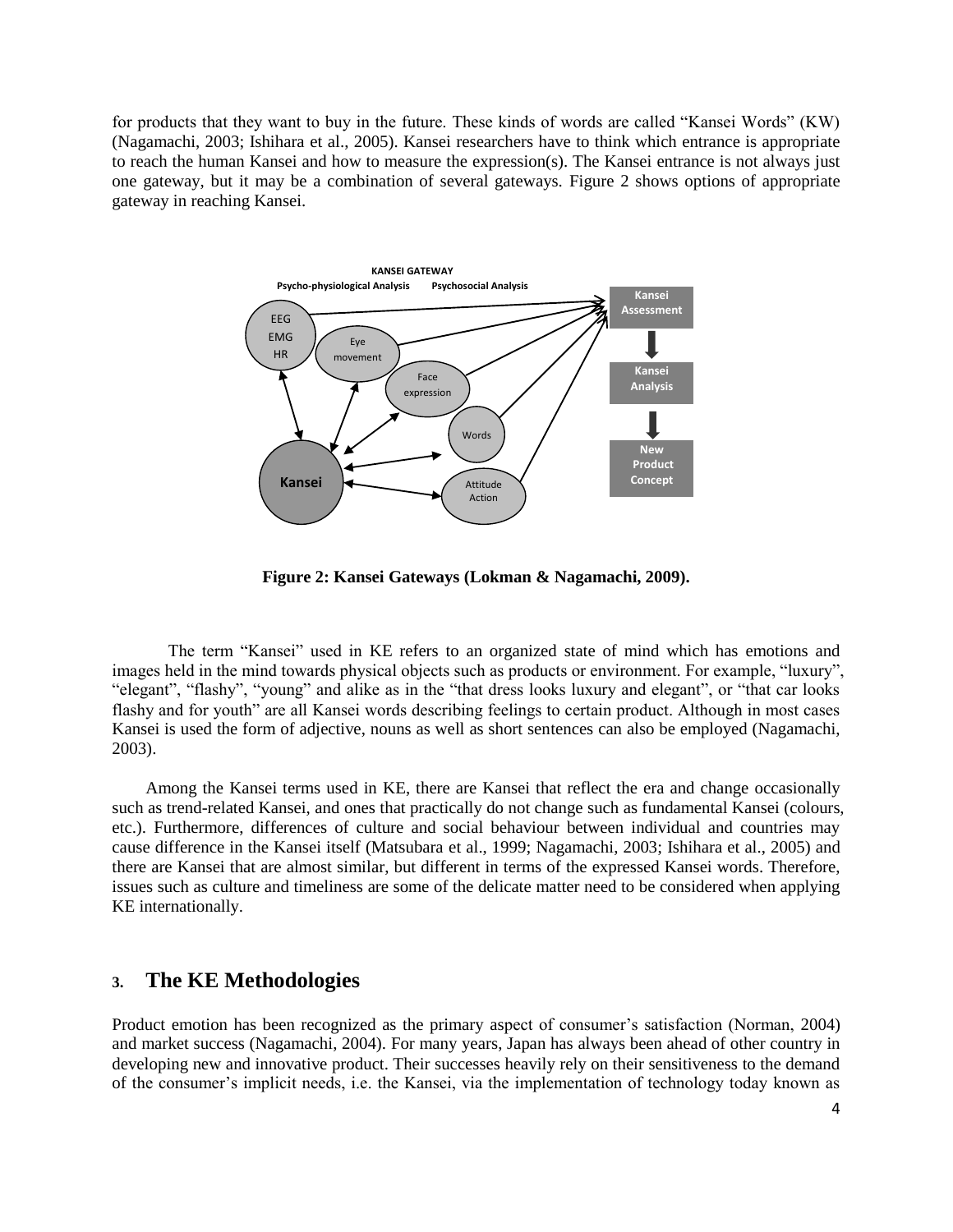KE. The principles for the implementation of KE involves several steps using possibly any tools and methods from different discipline such as marketing, psychology and statistics. KE studies typically consist of both qualitative and quantitative research steps. Much has been written about the process (Nagamachi, 1992; Camurri et al., 1999; Yamada et al., 1999; Takama et al., 2001; Bouchard et al., 2003; Guerin, 2004; Ishihara et al., 2005; Schütte et al., 2005; Lokman et al., 2009; Barone et al., 2009), and there are many possible ways to gather the information such as focus group (Matsubara et al., 1999; Kim et al., 2003), self-report system (Schütte & Eklund, 2001; Ishihara et al., 2007a; Lokman et al., 2009) and ethnographic techniques (Shaari, 2010). In any ways, the focus is always to the emotional aspect of consumer's experience with current products or product concept based on producer's objectives.

Figure 3 demonstrate the framework of KE that the author developed to summarize the principles in implementing KE hitherto practiced. The methods used in each phases of KE implementation is subsequently reviewed.



**Figure 3: The Principle of KE.**

The procedure involves phases of Domain Decision, Kansei Dimension, Product Design Dimension and Synthesis, in the goal of developing Kansei Product. There are hitherto eight types of KE (Nagamachi, 2003; Ishihara et al., 2005), as illustrated in the principle, which are subject to expansion at any point of time even during the publication of this article. The types are briefly described as the following:

# *a) KE Type I: Category Classification*

Category classification is a break down technique from a targeted concept of a new product to the associated subjective Kansei to the objective design parameters. The procedure involves qualitative research method with the use of KJ Method or alternatively called affinity diagram. Famous example of this category implementation is in the development of the most successful sports car the world has ever seen in the history by Mazda named Miata (Nagamachi, 1999).

#### *b) KE Type II: KE System*

This is Computer Aided KE System (KES). The KES comprises databases and inference engine to support a computerized system that handles process of interpreting consumer"s feeling and emotion to perceptual design element. Example of this type of KE implantation can be seen in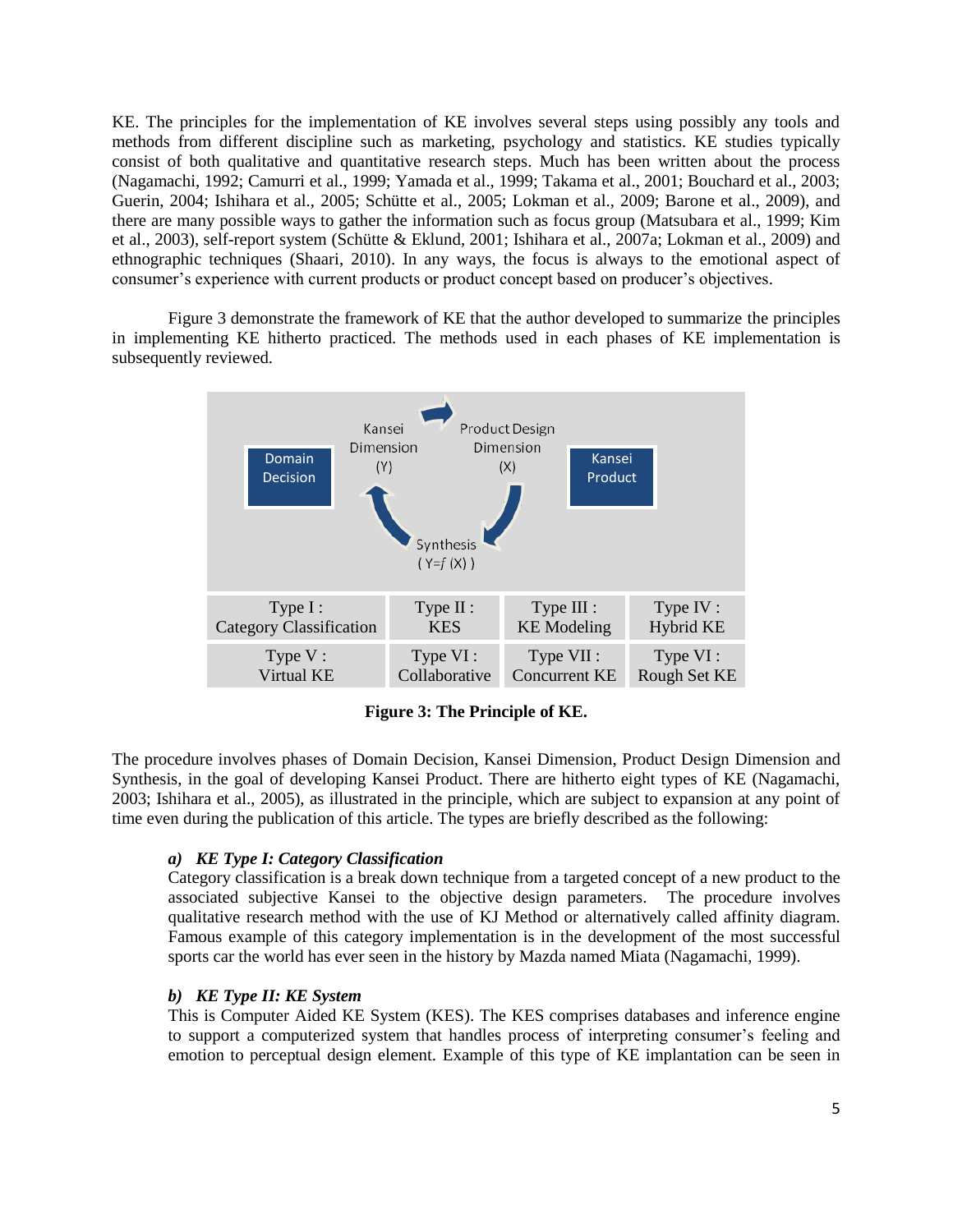house design support system (Nagamachi & Nishino, 1999), flower arrangement (Ishihara et al., 2007a), and fashion image system (Nagamachi & Lokman, 2009).

# *c) KE Type III: KE Modeling*

This type of KE utilizes mathematical modelling as logic in a computerized system. This is mainly used to handle fuzzy logic to form machine intelligence. Word sound diagnostic system (Nagamachi, 1993) is an example of the implementation of this KE type.

## *d) KE Type IV: Hybrid KE*

This is a type of KE System (KES) by Forward KES and Backward KES to form Hybrid KES. This type of KE enables iterative process from design element to Kansei evaluation. Hybrid KE implementation can be seen in the study of high heel design (Chen et al., 2008) and in the work of Matsubara & Nagamachi (1997b).

### *e) KE Type V: Virtual KE*

Virtual KE incorporates KE techniques into Virtual Reality, and enable consumer to examine Kansei product in a virtual world. Example of this type of KE implementation can be seen in the design of kitchen cabinet by Matsushita Electric Works (Enomoto et al., 1993).

# *f) KE Type VI: Collaborative KE*

In this type of KE, designers and or consumers in different places utilize a mutual Kansei database and collaborate through a network to develop a new product design. Example of this type is the Internet Collaborative Design System (Ishihara et al., 2005).

## *g) KE Type VII: Concurrent KE*

In Concurrent KE, representatives from different department in a company join together and perform Kansei evaluation and analysis. It can also be done by assembling experts in related discipline to perform Concurrent KE to develop a targeted concept of product design. The approach enables the holistic perspective of product design such as from the aspect of engineering to product quality to marketing. Example of the implementation can be seen in the research of shampoo container design (Nagamachi, 2000).

#### *h) KE Type VIII: Rough Sets KE*

Rough Sets KE is claimed to be the best type to deal with ambiguous and uncertain Kansei data (Nagamachi et al., 2006). Using this type, Kansei that is in general has nonlinear characteristics can be treated independently and decision rules can be determined by group meaning in If-Then style (Nishino, 2005). Example of the type can be seen in the study of beer can design (Okamoto, 2007).

The decision of the type of KE to employ depends on organization, designers or Kansei Engineer"s objectives or strategies in the assessment of Kansei. The following describe briefly the implementation of each phases illustrated in Figure 3.

# **4. Domain Decision**

This is the phase of identifying specific domain to be investigated using KE methodology. In KE studies, focusing to a specific domain is essential since Kansei experience is unique with different product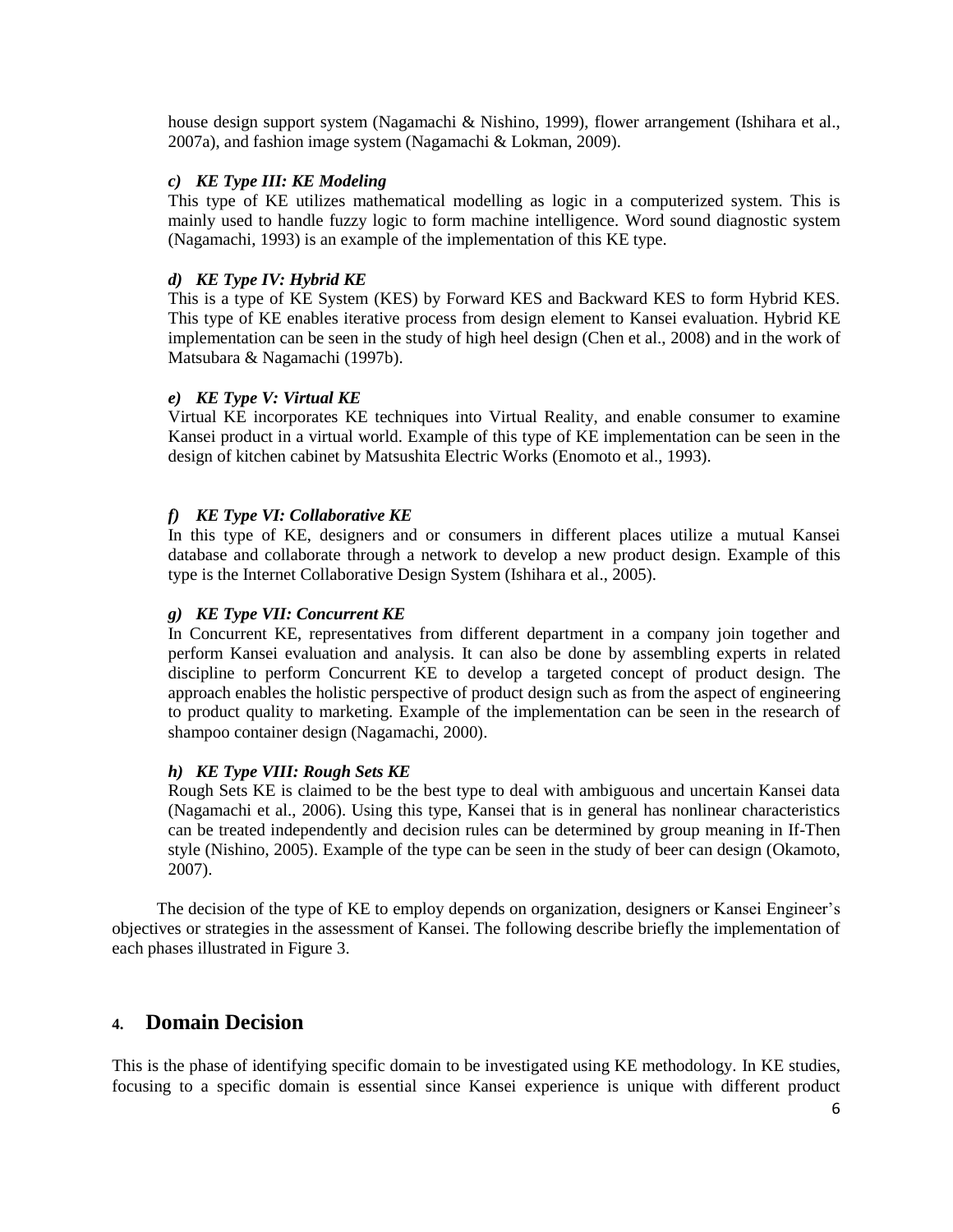(Nagamachi, 2003). The decision of domain can be done such as by using market analysis technique or by segmentation of target consumers. Also, decision has to be made whether to conduct KE based on existing product or to start designing a new concept of product from scratch. Different approach can be employed, and none can be categorized as better compared to the other. As a rule of thumb, domain can be decided based on the existence of flexibility to improve existing situation.

# **5. Kansei Dimension**

The phase consists of three stages:

a) Identification of Kansei.

First of all, expressions of the dimension of Kansei in the form of adjective or noun, called Kansei Words (KW), must be prepared. Usually the number of initially prepared KW will be very large, and reduction of this number can be performed by qualitative or quantitative methods.

b) Measurement of Kansei.

Kansei measurement is the process of capturing consumer's Kansei. Since Kansei is subjective, ambiguous and unstructured, it is impossible to measure it directly. Therefore, we need to devise indirect measurement methods by using alternative expression approach (Ishihara et al., 2005). Kansei measurement is classified to physiological measures and psychological measures.

Physiological measure targets to capture consumer behaviours, response and body expressions. This can be done by means of analysis of brain waves by electroencephalogram (EEG), muscular loads measurement by electromyography (EMG), eye movement and other physiological ergonomic indicators which are used to measure Kansei while a consumer is using or looking at the product. Example of study performed using this kind of measure can be found in the impact of heat to heart rate (Nishikawa et al., 1997), refrigerator design (Nagamachi, 2007), and response to robot movement (Ishihara et al., 2007b).

Psychological measure deals with human mental state such as consumer behaviour, expression, action, and impression. This can be measured using self reporting system such as Different Emotional Scale (DES), Semantic Differential (SD) scale or free labelling system. This type of measure is very popular in KE implementation due to its simplicity. To give some example of the successful implementation are in the study of female suite (Ishihara et al., 1996), lift truck (Schütte et al., 2005), flower arrangement (Ishihara et al., 2007a), web design (Lokman et al., 2009) and cell phone (Hashizume et al., 2010).

c) Analysis of Kansei.

Evaluation of Kansei gives opportunity for one study to investigate the similar meanings, structure and the concept in consumer Kansei. The following denotes some of the analysis commonly performed to analyze the consumers' Kansei:

# **i. Investigating Similarities Between Variables**

Kansei responses differ in different domain, thus identification of similarities enables discovery of more objective Kansei that reflects the domain. In KE, Correlation Coefficient Analysis is widely used as a measure of the strength of the association between variables. It is commonly used to measure correlation between Kansei in a domain enabling the investigation of similarity between Kansei so that highly correlated Kansei could be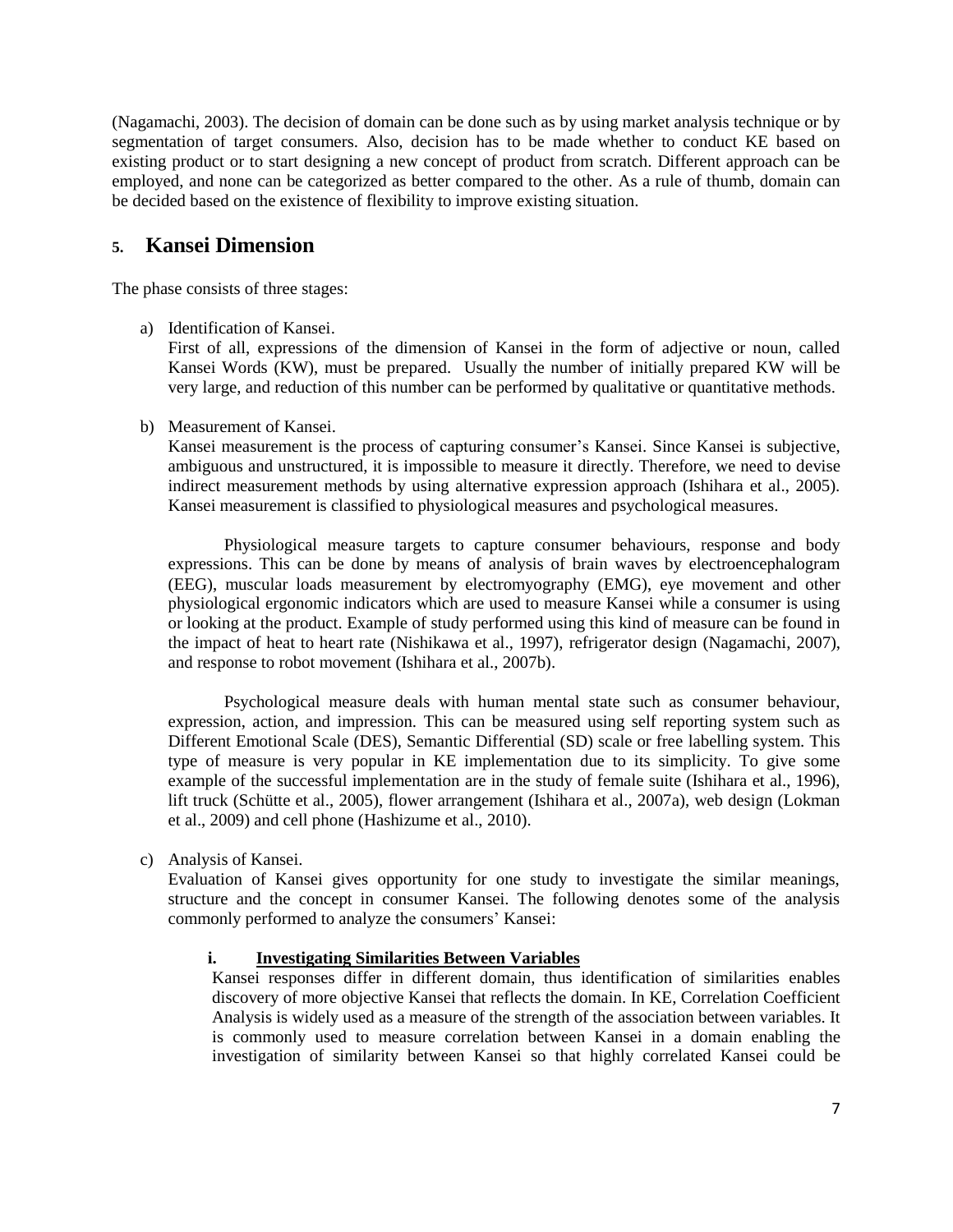summarized. The result will could be used to measure more objective Kansei. Alternatively, qualitative research method could also be used to produce similar result.

# **ii. Deriving Principal Components**

Even though a study is performed using more objective Kansei, it is believed that it will still result in some redundancy of variables due to the subjective perception. Here, redundancy means that some of the variables are correlated with one another, possibly because they are measuring the same construct. Because of this redundancy, it is believed that it should be possible to reduce the observed variables into a smaller number of principal components that will account for most of the variance in the observed variables. Principal Component Analysis (PCA) is a data reduction technique used to identify a small set of variables that account for a large proportion of the total variance in the original variables. Components can be calculated from the correlation matrix (the default) or the covariance matrix. Output consists of the eigenvalues (i.e., the variances of the principal components), the proportion and cumulative proportion of the total variance explained by each principal component, and the coefficients for each principal component.

In KE, PCA is commonly used to find semantic space of Kansei and specimens, and Kansei strategy could be determined by PC Vector plot. Kansei strategy is important as it could be used by businesses to strategize new concept of product, with clues on competitor"s product design. The Plot of PC loadings could be used to visualize how much the evaluation on Kansei affects variables, and the plot of PC Score shows which Kansei has strong relations to what specimen.

### **iii. Determining the Concept of Kansei**

Factor analysis (FA) is a statistical data reduction technique used to explain variability among observed random variables in terms of fewer unobserved random variables called factors. FA assumes that all the rating data on different attributes can be reduced down to a few important dimensions. This reduction is possible because the rating given to any one attribute is partially the result of the influence of other attributes.

FA is commonly used to find psychological structure of Kansei that constitute the essential concept of Kansei of the domain under investigation. The result could be used to strategize new concept of Kansei product that represent consumer"s Kansei determinants in a domain.

# **5.1 Product Design Dimension**

This phase is the process of determining important design elements such as colour, size, and shape of the product specimen. The process could be performed by using empirical method or qualitative technique.

By empirical method, the procedure begins with collection of specimens having visible differences in design from existing product in the market within a specific domain. Then, empirical observation is performed to investigate design elements in all specimens from the consumer's viewpoint, such as red in colour or round in shape. Decision to limit the number of design elements depends on the level of details that need to be included in one study. Controlling the number of elements enables more objective measurement. On the other hand, including all observable elements could result to more accurate measurement. Finally, valid specimens for the Kansei Measurement procedure could be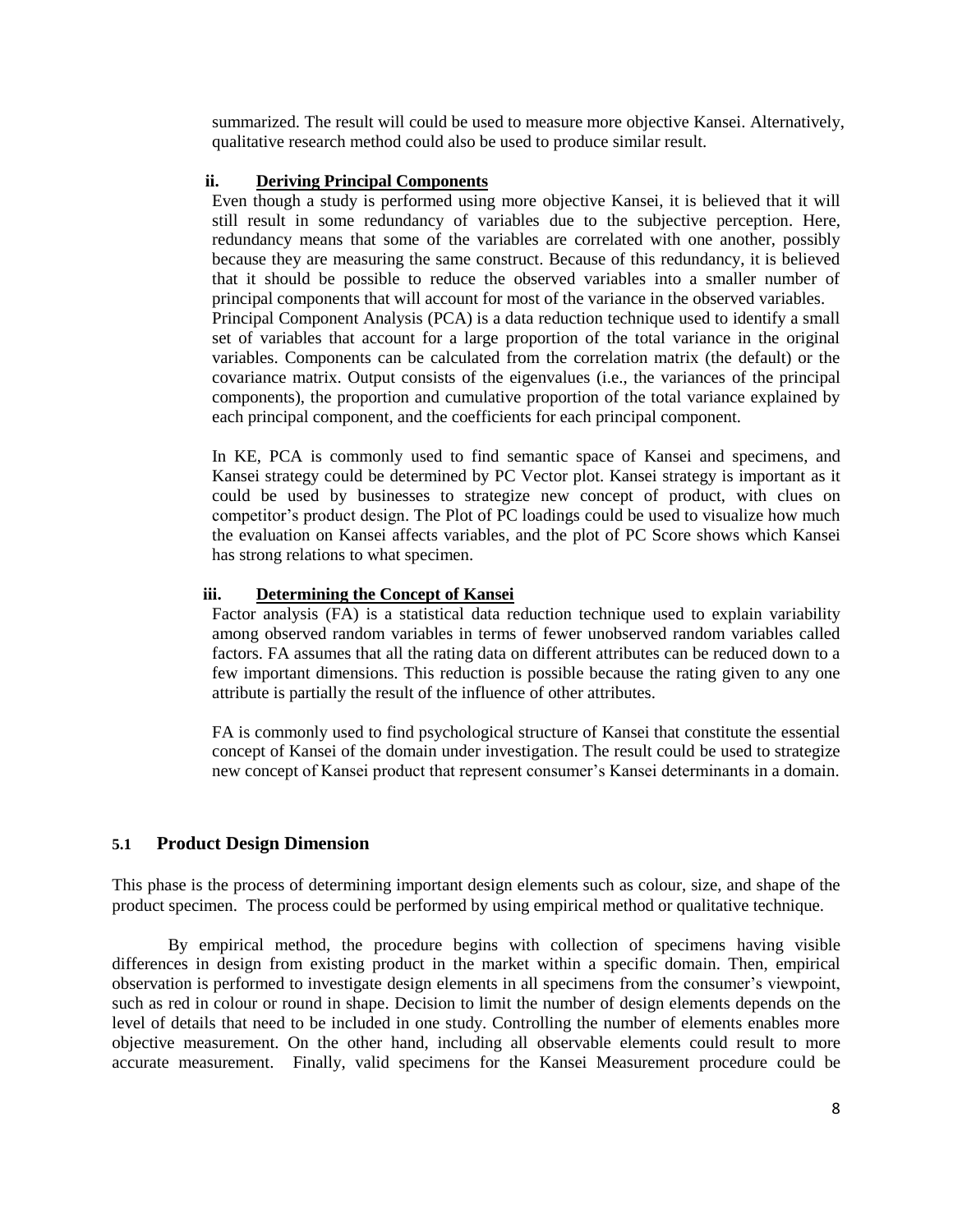determined from all the initial specimens by following a set of rules in KE. The resulting valid specimen will correspondingly determine the intended product design dimension.

In qualitative method, the design dimension could be determined by employing group of experts. The expert would have to rely on their experience and skill to achieve design dimension for a predefined concept of new product. This could be done by using KJ Method, which enables the categorization of a Kansei concept into associated Kansei dimension until it is possible to determine design requirements.

#### **5.2 Synthesis**

In this phase, analysis is performed to discover how the design of a product influence consumer"s Kansei. In the analysis process, both qualitative and quantitative method could be used. The process is targeted to reveal association of Kansei dimension to product design dimension, and thus the design requirements to produce a product that embeds targeted Kansei could be formulated. To perform the synthesis phase by qualitative method, KJ method could be used.

In the case of quantitative method, multiple regression model is used to accurately predict the influence of the design elements, i.e. the element and variations, on the consumer"s Kansei. This is achieved with the help of the least square method, which minimizes the squared prediction error (Ishihara, 2007c). The mathematical calculations are performed with the help of standard statistical software tools, and thus the details of the computational method will not be elaborated here. For further details, see Everitt (2005). Most KE studies widely used Quantification Theory type I (QT1) to analyze relationships between Kansei and product design elements. In the calculation, evaluation values on Kansei, y (dependent) variable, and design elements, x (independent) variables, needs to be transformed to dummy variables. Using dummy variables in KE requires special attention, since design elements need to be classified into two levels: the design element, and the variation of each element. For instance, the colour of car corresponds to an element and its variation of colour (e.g. red, black, silver). In QT 1, weights to the categories will be calculated with multiple regression model by solving (number of all categories  $-1$ ) simultaneous equations (Hayashi, 1952). QT 1 is deterministic because it is a variation of multiple regression model, and it uses least square method as solving method (Ishihara et al., 2007c).

Alternatively, there are several other methods that can be used to analyse Kansei depending on the objectives. Among others are Fuzzy Logics (Shimizu & Jindo 1995), Neural Networks (Ishihara et al. 1996), Genetic Algorithm (Nishino et al. 1999), Rough-Set Analysis (Nishino, 2005), and Partial Least Square Analysis (Ishihara et al., 2007c).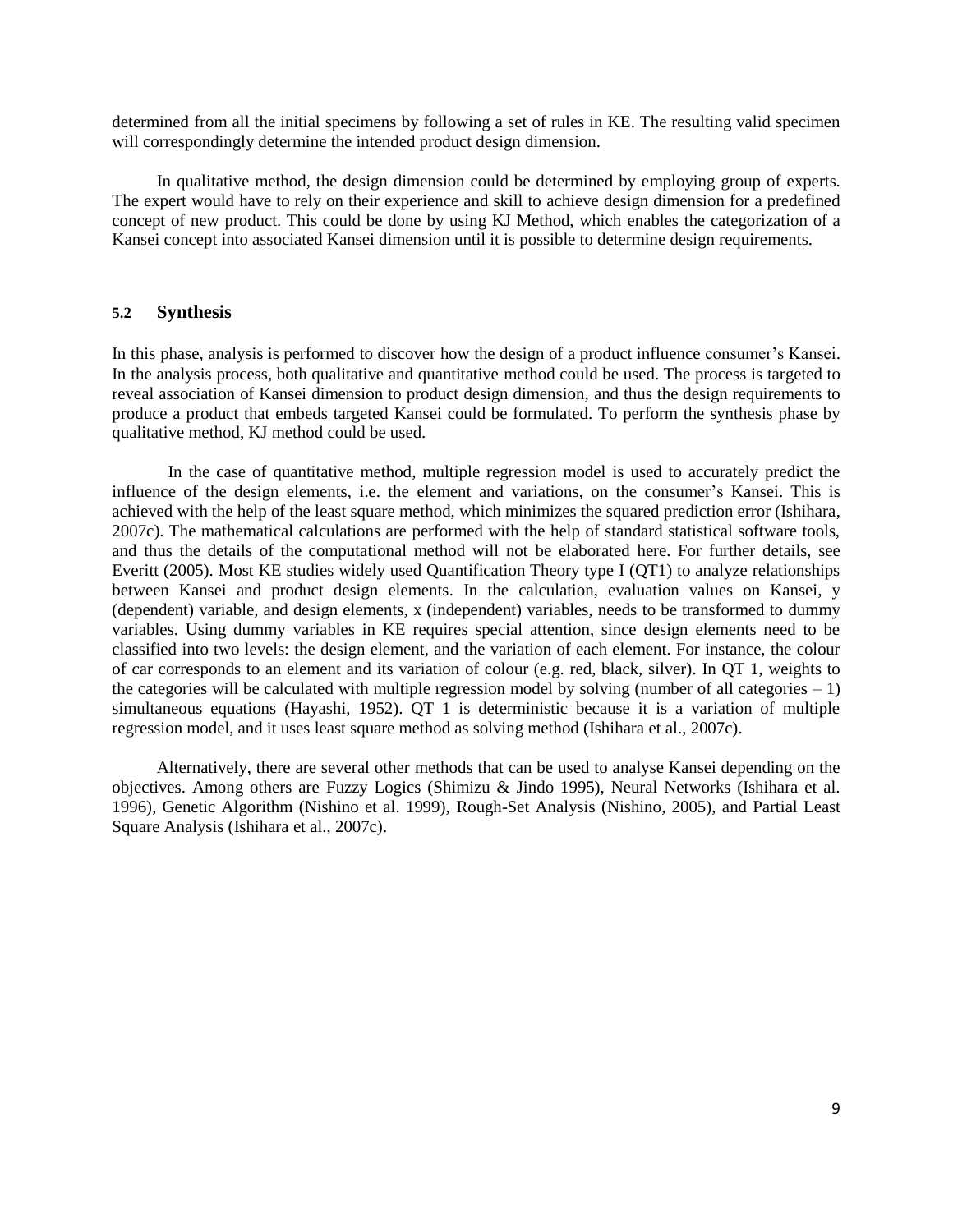# **6. Kansei Product**

Kansei product is a product resulted from both qualitative and quantitative approach in KE implementation. A successful Kansei product could be developed by amalgamation of design requirements produced by KE implementation and the experience and skill of product designers. Some noted example of Kansei product are Mazda Miata (Nagamachi, 1999), Wacoal Good-up Bra (Nagamachi, 2003), Boeing 7E7 Interior Design (Guerin, 2004), and Sharp Refrigerator (Nagamachi, 2007).

There are numerous other products of KE such as automobiles, home appliances, kitchen cabinet design, virtual community design, airplane interior design, and the list keep mounting (Nagamachi, 1999; Camurri et al., 1999; Yamada et al., 1999; Takama et al., 2001; Childs et al., 2003; Guerin, 2004; Schütte et al., 2005; Ishihara et al., 2007a; Ishihara et al., 2007b). In the implementation, KE has been used at different point of the product development cycle where sensible flexibility exists in making decisions concerning any design aspects of the product.

Besides its success in the industrial implementation, the interest in adoption of KE in academic research has been mounting. Among others are the research on RV cars (Ueda et al., 1996), landscape (Matsubara & Nagamachi, 1997a), canned coffe (Ishihara et al., 1997), bathroom (Nishikawa et al., 1998), bridge (Ichitsubo et al., 1998), textile fabric (Barker, 1999), dance/music interactive system (Camurri et al., 1999), door handle (Higashitani et al., 1999), sofa design (Yamada et al., 1999), smart store (Higuchi et al., 2003), web branding (Yoon & Lee, 2003), online chat (Wang et al., 2004), lift truck (Schütte et al., 2005), robotics (Ishihara et al., 2007b), postural seat (Barone et al., 2009), robotics (Papadopoulos et al., 2010; Ford et al., 2010), indigenous product (Shaari, 2010) and many more. The focus of such research is to explore the Kansei responses users would feel when interacting with the product, situation or surroundings with the goal of deriving its association with the design elements.

#### **6.1 Conclusions**

The framework of KE presented in this paper introduced a synopsis of the methods and tools used in KE in order to evaluate the relationship between the individual"s psychological experience of a specific product and its design characteristic. The paper has described in detail the procedure of KE, providing the principal of KE, which can be used as guide in the implementation of KE in the academia as well as industry. The unique emotional responses to specific product domain is also discussed and suggested to be treated carefully in KE studies. Although the paper provides systematic procedure in implementing KE, the actual activity in the implementation may in some cases be difficult, since many tools used in KE are borrowed from other scientific or technological fields (Schütte et al., 2005), and require some skills and expertise. Some of these tools require great resources and consume a great amount of time, affecting the duration of the validity and demanding high costs for the research. Henceforth, the paper suggests inclusion of expertise from different field into the research team to reach optimum capability and success in the implementation.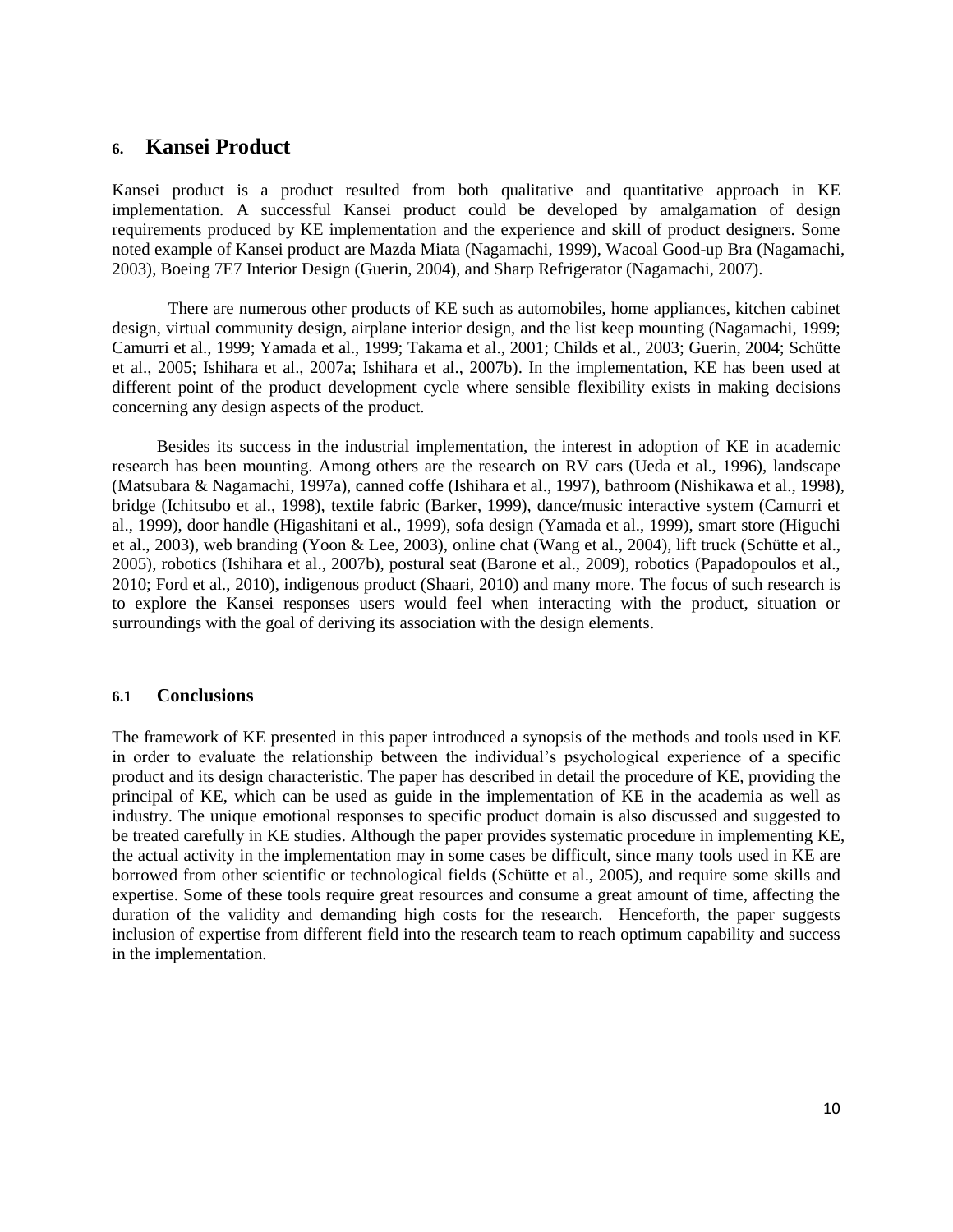# **7. Acknowledgement**

The author would like to thank Professor Dr. Mitsuo Nagamachi, the founder of KE, for his invaluable education and support, and Professor Dr. Shigekazu Ishihara and Professor Dr. Keiko Ishihara of Hiroshima International University for their technical support on the analysis techniques and interpretations.

# **References**

- [1] Akao, Y. ed. (1990). Quality Function Deployment: Integrating Customer Requirements into Product Design. (Translated by Glenn H. Mazur). Productivity Press.
- [2] Barker, R. L., Suh, M. W., McCord, M. G., Woo, J. L., Shalev, I., Kim, H. B. (1999). Sensory (Kansei) Engineering of Aesthetics in Textile Fabrics. National Textile Center Annual Report.
- [3] Barone, S., Lombardo, A., Tarantino, P. (2009). Analysis of User Needs for the Redesign of Postural Seat System. Pasqual Erto, Statistics for Innovation. Springer.
- [4] Bouchard, C., Lim, D., Aoussat, A. (2003). Development of a Kansei Engineering System for Industrial design: Identification of input data for KES. Paper presented at 6th ADC PROGRAM.
- [5] Camurri, A., Hashimoto, Ricchetti, M., Suzuki, K., Trocca, R., Volpe, G. (1999). KANSEI Analysis Of Movement In Dance/Music Interactive Systems. Paper presented at The International Conference Of Humanoid And Robot (HURO99).
- [6] Chen, J., Wang, K., Liang, J. (2008). A Hybrid Kansei Design Expert System Using Artificial Intelligence. Ho. T., Zhou, Z. (Eds.), PRICAI 2008, LNAI 5351, pp. 971-976.
- [7] Childs, T., de Pennington, A., Rait, J., Robbins, T., Jones, K., Workman, C., Warren, S., Colwill, J. (2003). Affective Design (Kansei Engineering) in Japan. University Of Leeds: Leeds.
- [8] Enomoto, M., Nagamachi, M., Nomura, J., Sawada, K. (1993). Virtual Kitchen System Using Kansei Engineering. Proceedings of the International Conference on Human Computer Interaction. 657-662.
- [9] Everitt, B. (2005). And R and S-PLUS Companion to Multivariate Analysis. London: Springer-Verlag.
- [10] Eysenck, H. J. (1964). Personality Inventory. University of London Press, London.
- [11] Ford, C.C., Bugmann, G., Culverhouse, P. (2010). Eye Movement & Facial Expression in Human-Robot Communication. Proceedings of KEER 2010. Paris.
- [12] Green, E. P., Srinivasan. V. (1990). Conjoint Analysis in Marketing: New Developments with Implications for Research and Practice. Journal of Marketing.
- [13] Griffin, A., Hauser, J.R. (1993). The Voice of the Customer. Market. Sci. 12(1), 1–23.
- [14] Gustafsson, A. (1996). Customer Focused Product Development by Conjoint Analysis and QFD. Department of Mechanical Engineering; Division of Quality Technology, Linköping University.
- [15] Guerin, J. (2004). Kansei Engineering for Commercial Airplane Interior Architecture. The Sixteenth Symposium On Quality Function Deployment, 19-26.
- [16] Harada, A. (1998). On the Definition of Kansei. In Modeling the Evaluation Structure of Kansei Conference. Volume 2, page 22.
- [17] Hashizume, A., Masaaki, K., Toshimasa, Y. (2010). Relative Importance of Design and Usability of Cell Phone in Terms of Age and Gender. Proceedings of KEER 2010.
- [18] Hayashi, C. (1952). On The Prediction Of Phenomena From Qualitative Data And The Quantification Of Qualitative Data From The Mathematico-Statistical Point Of View. Annals of the Institute of Statistical Mathematics, No.2, Vol.3, 69-98.
- [19] Higashitani, N., Nomura, M., Ogata, S., Nagamachi, M. (1999). A Kansei Ergonomic Study of Door Handle Design and Height. Kansei Engineering II. 125-134.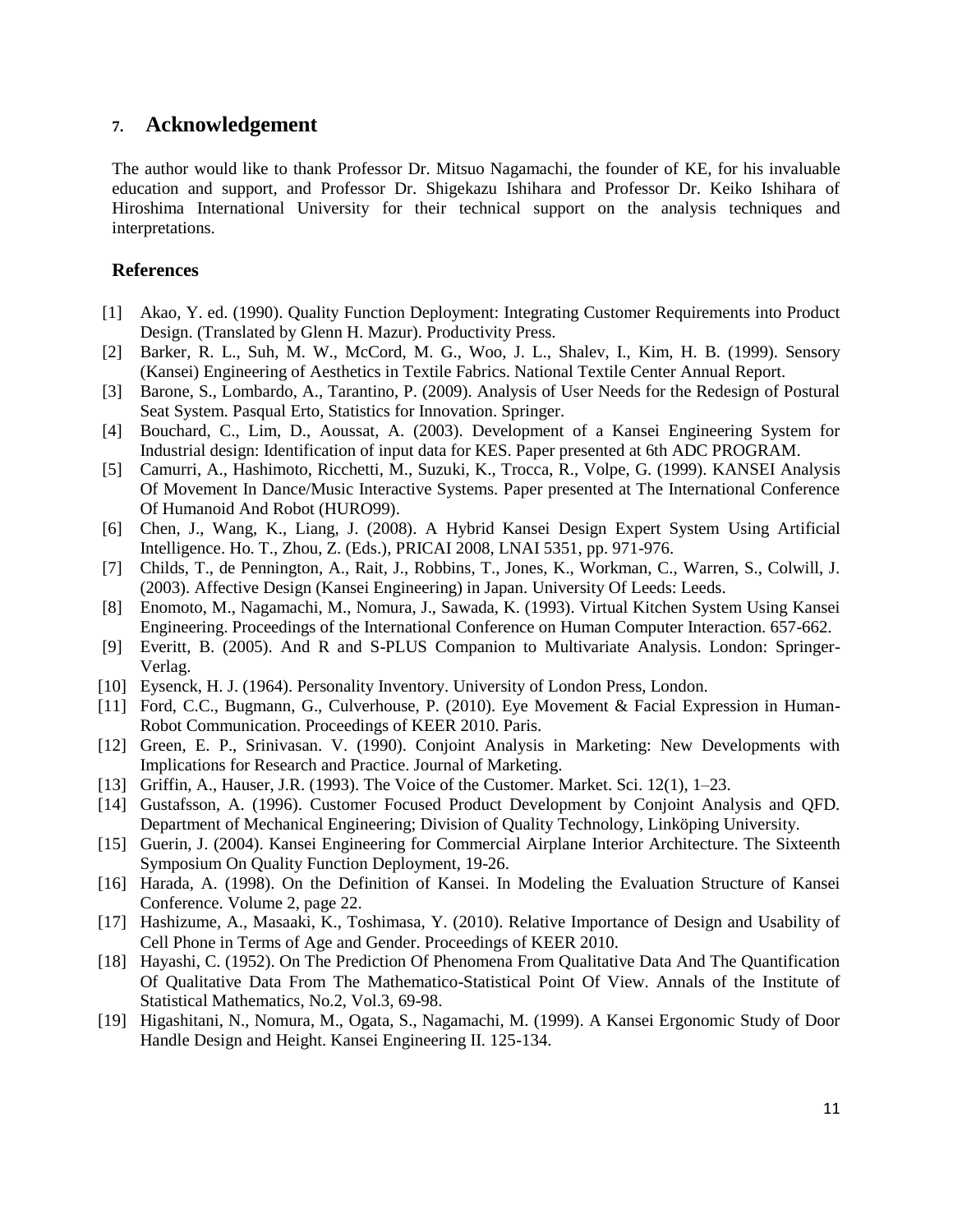- [20] Higuchi, K., Saito, T., Sea-Ueang, S., Kanamori, T., Sekihara, H., Watanabe, Y., Hamatani, K., Kato, T. (2003). Modeling Kansei Through Real World Interaction with Ubiquitous Information Environment – Smart Store. Paper presented at The  $6<sup>th</sup>$  Asian Design Conference.
- [21] Ichitsubo, M., Komatsu, K., Nagamachi, M. (1998). Kansei Design Analysis on Basic Bridge Structure. Human Factors in Organizational Design and Management – VI. 417-420.
- [22] Ishihara, S., Ishihara, K., Nagamachi, M. (1993). Analysis of Individual Differences in Kansei Evaluation Data Based on Cluster Analysis. Kansei Engineering International 1.1 : 49-58.
- [23] Ishihara, S., Ishihara, K., Matsubara, Y., Nagamachi, M. (1996). Analysis of Kansei Structure on Women's Suits Design by Neural Networks. Manufacturing Agility and Hybrid Automation – I. 85-88.
- [24] Ishihara, S., Ishihara, K., Tsuchiya, T., Nagamachi, M., Matsubara, Y. (1997). Neural Networks Approach to Kansei Analysis on Canned Coffee Design. Proceedings of the 13th Triennial Congress of the International Ergonomics Association. Vol. 2, 211-213.
- [25] Ishihara, I., Nishino, T., Matsubara, Y., Tsuchiya, T., Kanda, F., Inoue, K. (2005). Kansei And Product Development (In Japanese), Ed. M. Nagamachi. Vol. 1. Tokyo: Kaibundo.
- [26] Ishihara, K., Nakagawa, R., Ishihara, S., Nagamachi, M., (2007a). An E-Commerce Site to Propose Gift Flower Arrangements That Fit Kansei and Social Manners. The 10th International Conference on Quality Management and Operation Development (QMOD '07), Sweden: Linköping University Electronic Press, ISSN 1650-3740.
- [27] Ishihara, K., Harada, M., Ishihara, S. (2007b).Kansei to Movement of Autonomous Robots. The 10th International Conference on Quality Management and Operation Development (QMOD '07), Sweden: Linköping University Electronic Press, ISSN 1650-3740.
- [28] Ishihara, S., Nagamachi, M., Ishihara, K. (2007c). Analyzing Kansei and design elements relations with PLS. The 10th International Conference on Quality Management and Operation Development (QMOD '07), Sweden: Linköping University Electronic Press, ISSN 1650-3740.
- [29] Kim, J, Lee, J., Choe, D. (2003). Designing Emotionally Evocative Homepages: An Empirical Study of the Quantitative Relations between Design Factors and Emotional Dimensions. International Journal of Human-Computer Studies.
- [30] Lévy, P., Lee, S. H., Yamanaka, T. (2007). On Kansei and Kansei Design: a Description of a Japanese Design Approach. Proceeding of the International Association of Societies of Design Research Conference. Hong-Kong.
- [31] Lokman, A.M., Nagamachi, M. (2009). Kansei Engineering: A Beginners Perspective  $(1<sup>st</sup> Ed.)$ . In Print, UPENA.
- [32] Lokman, A.M., Noor, N. M., Nagamachi, M. (2009). "ExpertKanseiWeb A Tool To Design Kansei Website". 11th International Conference On Enterprise Information Systems (ICEIS) 2009. Milan, Italy.
- [33] Matsubara, Y., Nagamachi, M. (1997a). Kansei Engineering Approach for Landscape Evaluation. Proceedings of the 13th Triennial Congress of the International Ergonomics Association. Vol. 2, 223- 225.
- [34] Matsubara, Y., Nagamachi, M. (1997b). Hybrid Kansei Engineering System and Design Support. International J. of Industrial Ergonomics, 19 (2) 81-92.
- [35] Matsubara, Y., Tominaga, H., Nagamachi, M. (1999). A Study of Kansei Engineering Analysis for Automobile Exterior Design. Proceedings of the International Conference on TQM and Human Factors. 349-354.
- [36] Nagamachi, M. (1992). Kansei Engineering And Its Method. Management System, 2 (2), 97-105.
- [37] Nagamachi, M. (1993). Kansei Engineering on Word Sound. The Acoustical Society of Japan, 49 (9), 638-644, 1993.
- [38] Nagamachi, M. (1999). Kansei Engineering: A New Consumer-Oriented Technology For Product Development. In W. Karwowski and W. S. Marras (Eds.), The Occupational Ergonomics Handbook, CRC Press, Chap. 102, 1835-1848.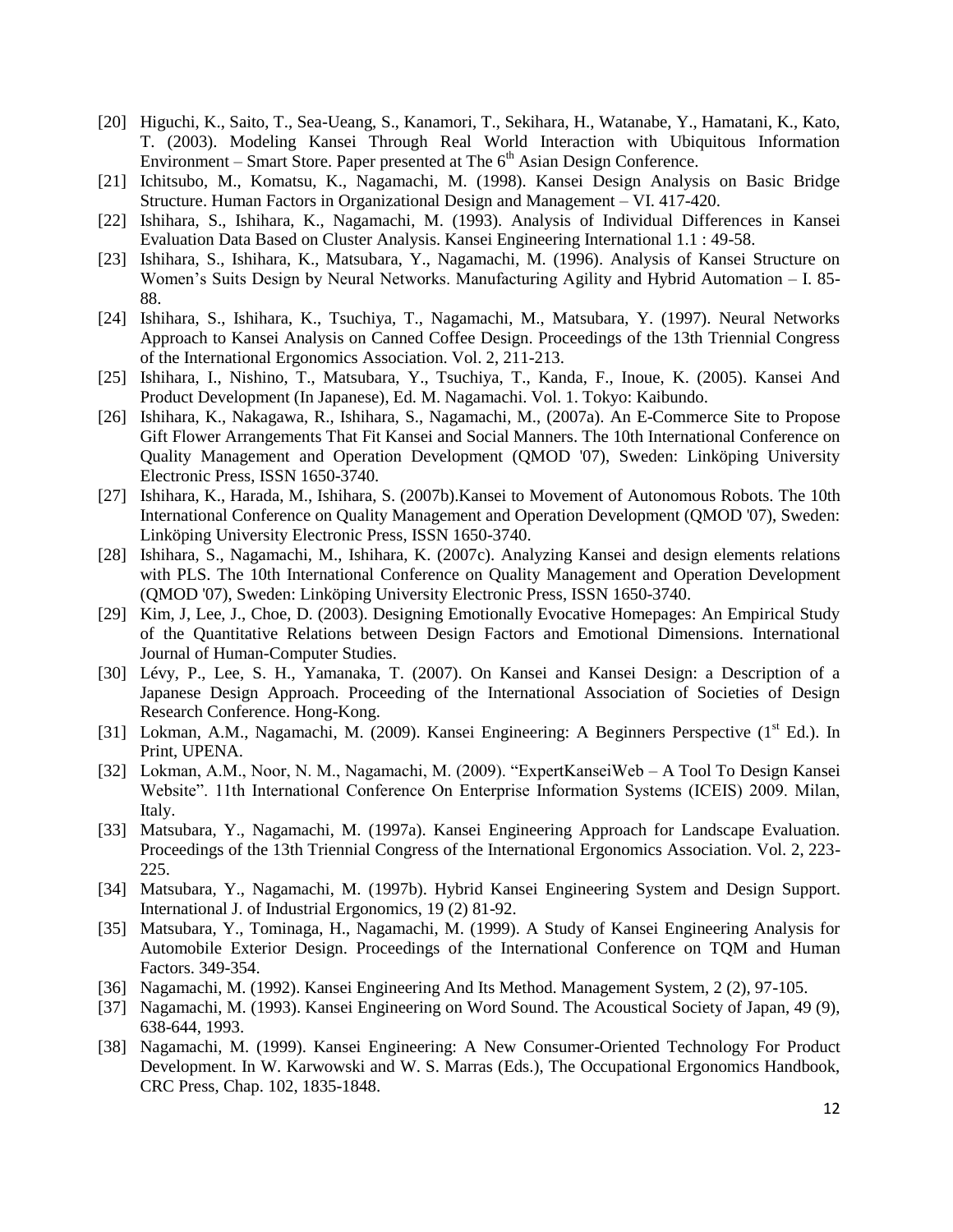- [39] Nagamachi, M., Nishino, T. (1999). HousMall: An Application of Kansei Engineering to House Design Consultation. Proceedings of the International Conference on TQM and Human Factors. 361- 366.
- [40] Nagamachi, M. (2000). Application of Kansei Engineering and Concurrent Engineering to a Cosmetic Product. Proceedings of the ERGON-AXIA 2000, Warsaw.
- [41] Nagamachi, M. (2003). The story of Kansei Engineering (in Japanese) (Vol. 6). Tokyo: Japanese Standards Association.
- [42] Nagamachi, M. (2004). Framework and Economical Power of Kansei Engineering. Kansei Engineering Seminar. Hong Kong.
- [43] Nagamachi, M., Okazaki, Y., Ishikawa, M. (2006). Kansei Engineering and Application of The Rough Sets Model. In Proceedings of IMechE 2006 (pp. 763-768), Vol. 220, Part I: Journal of Systems and Control Engineering.
- [44] Nagamachi, M. (2007). Perspectives and new trend of Kansei/Affective Engineering. The 10th International Conference on Quality Management and Operation Development 2008 (QMOD '07), Sweden: Linköping University Electronic Press, ISSN 1650-3740.
- [45] Nagamachi, M., Lokman, A.M., (2009). Innovations of Kansei Engineering. Industrial Innovation Series. Adedeji B. Badiru (Eds.). In print, Taylor & Francis.
- [46] Nagasawa, S. (2004). Present State of Kansei Engineering in Japan. 2004 IEEE International Conference. Vol.1. pp:333-338.
- [47] Nishikawa, K., Hirakawa, Y., Nagamachi, M. (1997). An impact of heating environment influencing heart rate. Jap. J. of Ergonomics, 33 (2) 105-112.
- [48] Nishikawa, K., Hirasawa, Y., Nagamachi, M. (1998). A Study on Comfort of Bathroom Space based on Kansei Engineering. Human Factors in Organizational Design and Management – VI. 411-415.
- [49] Nishino, T., Nagamachi, M., Ishihara, K., Ishihara, S., Ichitsubo, M. and Komatsu, K. (1999). Internet Kansei Engineering System with Basic Kansei Database and Genetic Algorithm. TQM and Human Factors, Linköping, Sweden, Center for Studies of Humans, Technology and Organization.
- [50] Nishino, T.(2005): "Rough Sets and Kansei", In Nagamachi, M.(ed.), Product Development and Kansei, Kaibundo, Tokyo.
- [51] Norman, D. A. (2004). Emotional Design: Why We Love (or Hate) Everyday Things. New York: Basic Books.
- [52] Okamoto, R. H. (2007); Comparison between statistical and lower / upper approximations Rough Sets models for beer can design and prototype evaluation. The 10th International Conference on Quality Management and Operation Development (QMOD '07), Sweden: Linköping University Electronic Press, ISSN 1650-3740.
- [53] Osgood, C. E., Suci, G. J., Tannenbaum, P. H. (1957). The Measurement of Meaning  $(9<sup>th</sup> Ed.)$ . University of Illinois Press.
- [54] Papadopoulos, F., Dautenhahn, K., Wan, C.H., Walters, M. L. (2010). AIBOcom: Designing Robot Enhanced Human-Human Remote Communication Technology. KEER 2010. Paris.
- [55] Schütte, S., Eklund, J. (2001). Comparing the User Impact of Warehouse Truck Design in Europe. Conference of Human Affective Design. Singapore.
- [56] Schütte, S., Schütte, R., Eklund, J. (2005). Affective Values of Lift Trucks an Application of Kansei Engineering. Proceedings of WMOD Conference. Italy.
- [57] Shaari, N. (2010). Indigenous Products of emotion. Proceedings of KEER 2010.
- [58] Shimizu, Y., Jindo, T. (1995). A fuzzy logic analysis method for evaluating human sensitivities. International Journal of Industrial Ergonomics, 15: 39-47.
- [59] Takama, Y., Kawabe, M., Hirota, K. (2001). Kansei Keywaord Extraction from Japanese Film Scenario Using Sensitivity Information. Paper presented at The IFSA World Congress and  $20<sup>th</sup>$ NAFIPS International Conference. July 25-28.